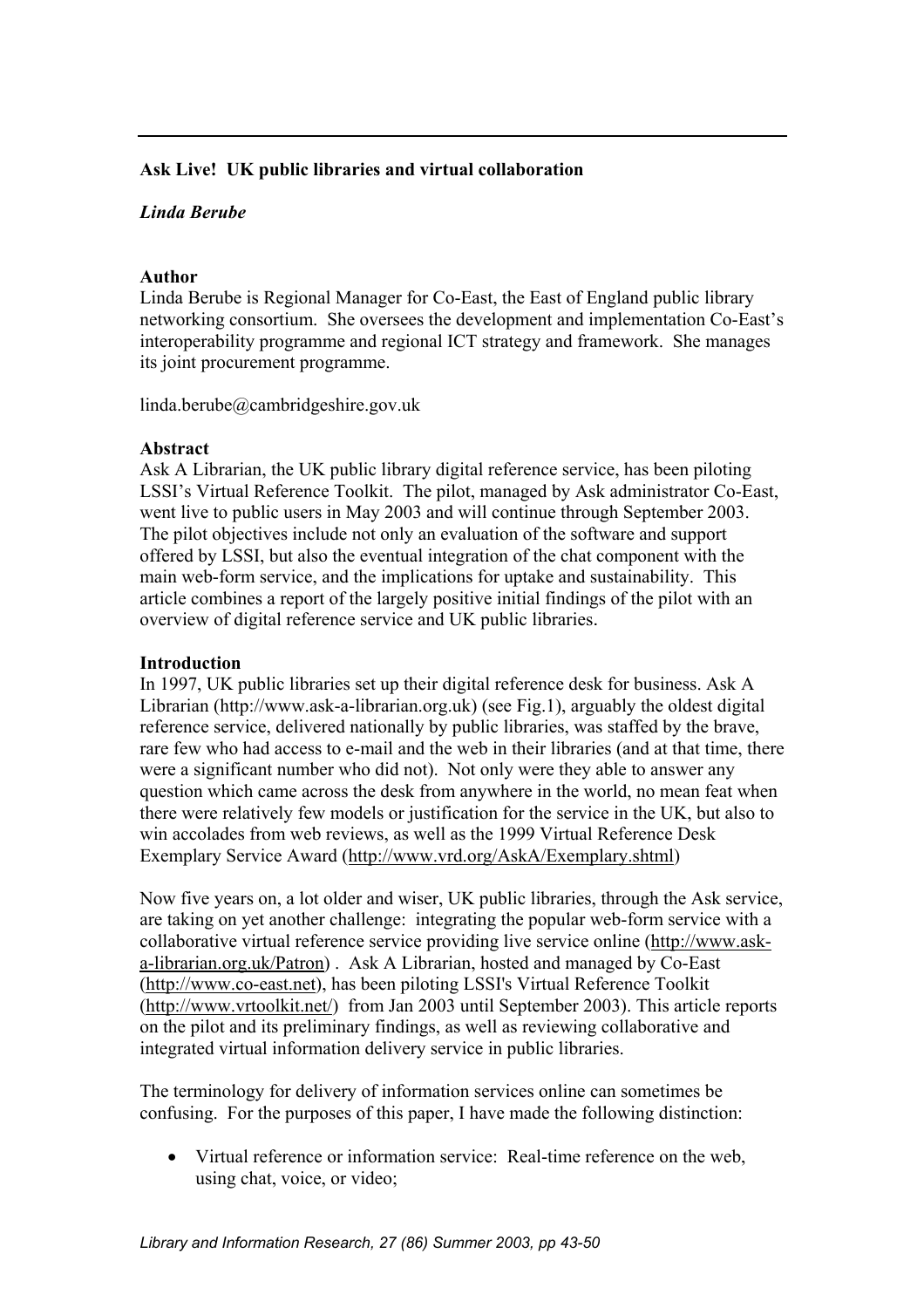- Digital reference or information service: Any reference over the web, including e-mail, web form, or virtual;
- Remote services: includes all the above, and telephone reference.

## **Collaborative Digital Reference: Public Libraries Lead the Way**

UK public libraries have a long history of collaboration, particularly in the area of print resource-sharing. With the establishment of EARL, the national public library networking consortium in 1996, public libraries moved into the uncharted territory of collaboratively creating and managing web-based services. (Woodhouse, 1998)

At the time, the collaborative delivery of these services made eminent operational sense: for the most part public libraries individually provided little in the way of web access, both for staff and public. In order to learn more about and exploit this new vehicle for service, it was necessary to aggregate what web resource there was and to spread the service across a number of libraries. It also made economic sense; for little investment, libraries without web access had websites, were able to provide web access to their local history and journal collections, and were able to provide a point of access for those who were looking for information online. (Woodhouse, 1998)

| Address (C) http://www.ask-a-librarian.org.uk/ask2.html<br>$=$ $\sqrt{60}$ Links <sup>10</sup><br>Before you begin, please click on a box ONLY if your question is related to:<br>F Family history F Legal/ Law F Medical F Computers F Homework Help<br>My name is:<br>My email address is:<br>(Please double-check that this has been typed in correctly. We can't send you a response if<br>you give us an incorrect email address)<br>Level of interest<br>Select a level here: ><br>My question is:<br>×<br>Have you sent a question before?<br>$\Gamma$ Yes<br>$\Box$ No<br>My town is:<br>* required field |  |  | 4-Bock - → - ◎ ③ △ ◎Starch 国Favorites ③Hotory   △- △ 图 - □ 回 |
|-------------------------------------------------------------------------------------------------------------------------------------------------------------------------------------------------------------------------------------------------------------------------------------------------------------------------------------------------------------------------------------------------------------------------------------------------------------------------------------------------------------------------------------------------------------------------------------------------------------------|--|--|--------------------------------------------------------------|
|                                                                                                                                                                                                                                                                                                                                                                                                                                                                                                                                                                                                                   |  |  |                                                              |
|                                                                                                                                                                                                                                                                                                                                                                                                                                                                                                                                                                                                                   |  |  |                                                              |
|                                                                                                                                                                                                                                                                                                                                                                                                                                                                                                                                                                                                                   |  |  |                                                              |
|                                                                                                                                                                                                                                                                                                                                                                                                                                                                                                                                                                                                                   |  |  |                                                              |
|                                                                                                                                                                                                                                                                                                                                                                                                                                                                                                                                                                                                                   |  |  |                                                              |
|                                                                                                                                                                                                                                                                                                                                                                                                                                                                                                                                                                                                                   |  |  |                                                              |
|                                                                                                                                                                                                                                                                                                                                                                                                                                                                                                                                                                                                                   |  |  |                                                              |
|                                                                                                                                                                                                                                                                                                                                                                                                                                                                                                                                                                                                                   |  |  |                                                              |
|                                                                                                                                                                                                                                                                                                                                                                                                                                                                                                                                                                                                                   |  |  |                                                              |
| * required field                                                                                                                                                                                                                                                                                                                                                                                                                                                                                                                                                                                                  |  |  | My postcode is:                                              |
| Machined audita Deservates<br><b>D</b> Internet                                                                                                                                                                                                                                                                                                                                                                                                                                                                                                                                                                   |  |  |                                                              |

## **Fig. 1 Ask A Librarian web form screenshot**

It is interesting that in these almost post-People's Network days, pretty much the same impetus for collaboration remains. In fact, the motivation supporting collaborative delivery of e-mail based reference pertains to that of virtual reference:

- Cost of local delivery vs initial uptake;
- Collegial support and sharing of expertise;
- Provision of new service and transformation and/or scaling of traditional service;
- Opportunity to deliver on public library and local government agenda, most recently the Framework for the Future (DCMS, 2003)

Collaboration also provides the opportunity for testing an integrated service delivery model. (see Fig. 2 for Keystone Library Network model) Some of the reluctance to negotiate with new virtual technology is down to the "fear factor": fear that the new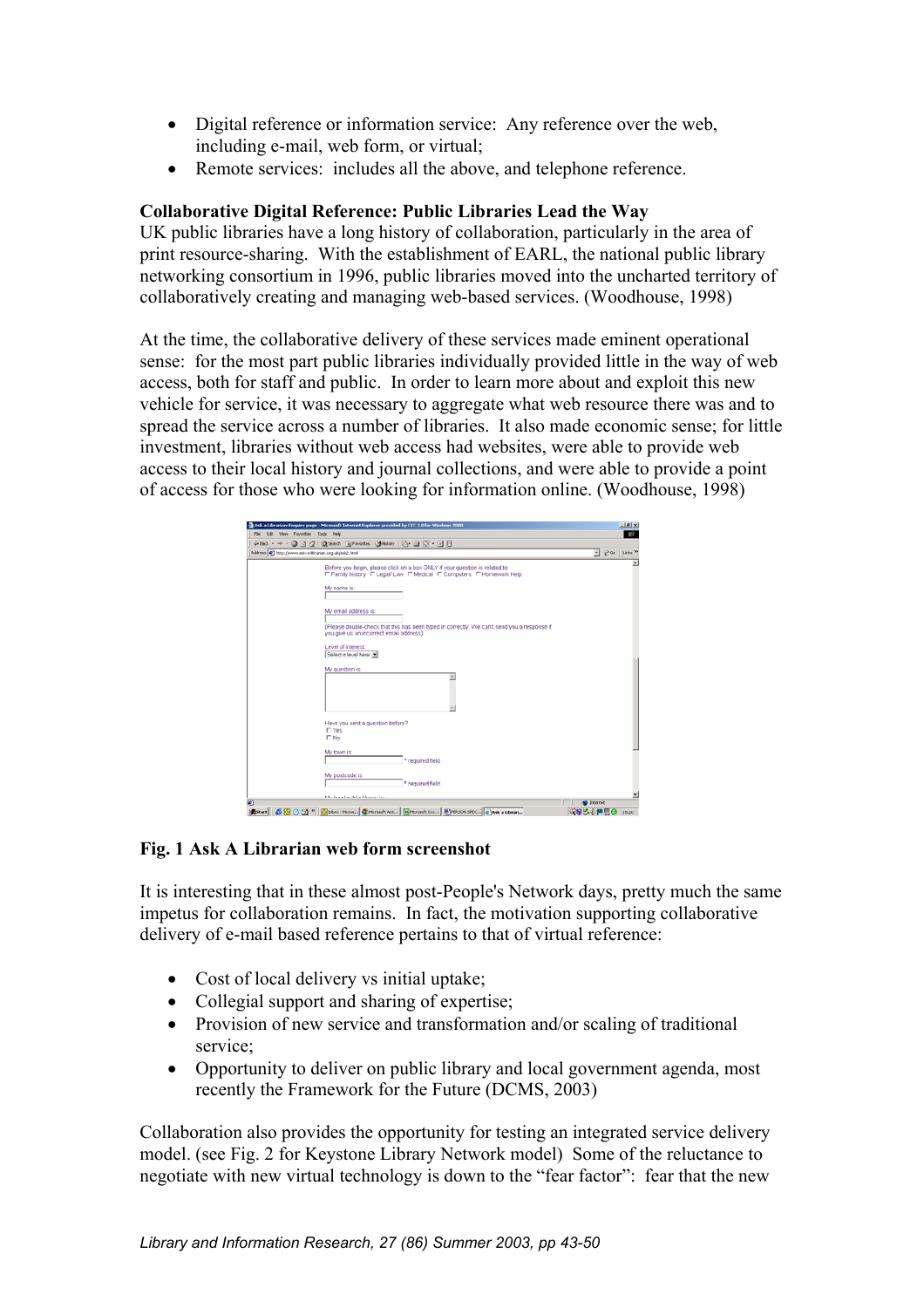service will drive out the traditional; that web skills will not be able to match user demands and expectations or that staff will be either overwhelmed or underwhelmed with enquiries, both scenarios undermining fledgling service provision.



# 98000 | 123 G C D D | 12300 | 12700 | 12700 | 12700 | 12700 | 12700 | 12700 | 12700 | 12700 | 12700 | 12700 | 1<br>19800 | 123 G C D D | 12800 | 12700 | 12700 | 12700 | 12700 | 12700 | 12700 | 12700 | 12700 | 12800 | 12800 |

#### **Fig. 2 Example of collaborative integrated service**

Co-East and the Ask Live! Pilot Team are looking at how the web form and virtual service can be practically integrated so as to add value to the national and local services. Moreover, we have encouraged public librarians to evaluate how virtual reference will integrate with traditional reference services, for instance telephone reference, at the local level. Statistics from the US suggest that telephone enquiry is still the most popular form of service, but that chat is steadily growing and outstripping email transactions: for example, between August and December 2992, New York Public Library's Remote Reference reported a total of 20,492 questions, 81% phone; 14% chat; 5% email. (Brady, 2002)There seems to be an obvious impact on existing services, but not necessarily in an immediate, exponential way. A comparison study with UK telephone information services would be interesting as telecommunications infrastructure is costed differently than in the US. Another difference between telephone reference in the two countries is the use of call centres by local authorities in the UK.

The potential for similar information service delivery growth in the UK must be considered. However, librarians must ultimately be led by their users, especially at the local level. There is no denying the "chicken and egg" syndrome in introducing and implementing new service: the more librarians learn about their users, the better they are able to provide leadership and guidance in information exchange. The national collaborative service can provide a model and framework from which local services can be customised.

#### **Information exchange in the digital environment**

As demand for remote services grows, the staff and management perspective of them must change. These types of services cannot be regarded as 'extra' or as services that can be delivered only when there is enough staff and time. By gaining experience in,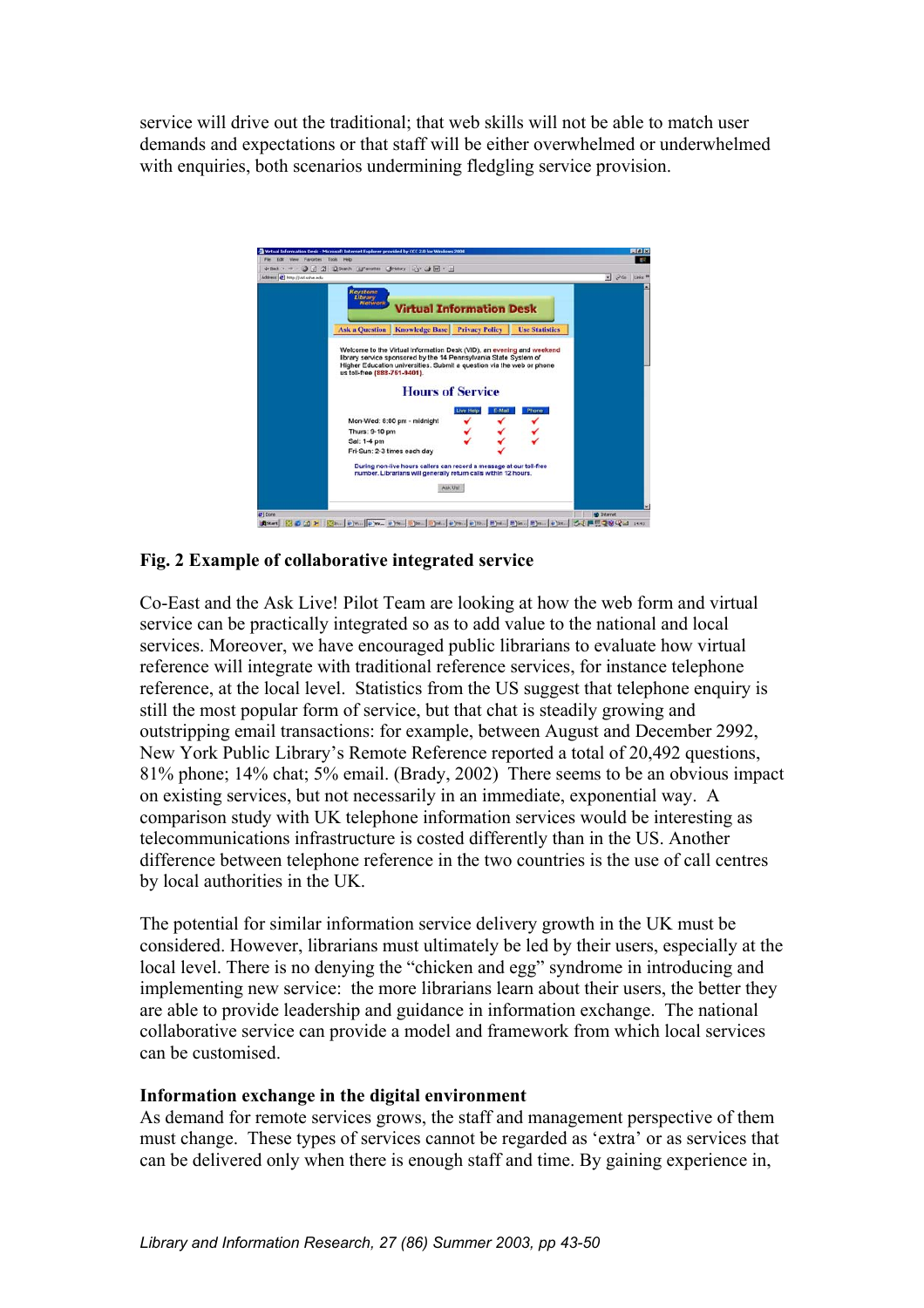and setting up, these multi-level services now, librarians are preparing themselves for the inevitable shift to communicating with users online.

It is not by accident that I have focused on librarians' experience and reaction to the new technology and service. Evaluation and response to users in the digital reference transaction is a relatively recent focus, (Gross, 2001) but given increasingly higher profile with such projects as McClure and Lankes' *Assessing Quality in Digital Reference*. (McClure and Lankes, 2001)

This "user-based reference" recalls librarians to traditional reference principles, as applied to the digital and especially virtual environment:

- Users get what they want even when they don't know what they want (a significant outcome of the successful reference interview);
- Users get assistance at point- and time-of-need;
- Users get help wherever they happen to be;
- Technical and policy barriers-to-entry must be very low; Users get the very best information, regardless of the format or ownership;
- Print, CD and other traditional formats must be made web-shareable;
- Users will think of the service as a Web resource;
- Users will see it as a part of the fabric of the library. (Brady, 2002)

It is a regular occurrence in Ask A Librarian transactions for librarians to conduct protracted reference interviews via email. However, email does not naturally lend itself to this type of interaction. Virtual reference provides an environment in which librarians and users can communicate directly. Gone is the anonymity and distance of email as librarians rediscover the importance of building a rapport with users, as they lead them through the information search.

# **Ask Live! A Virtual Reference Trial** (Ask A Librarian, 2003) (see Fig. 3)

## *Background*

Co-East and the Ask A Librarian Advisory Group began discussing a pilot of LSSI's Virtual Reference Toolkit in Spring 2002. During the exploratory phase we prepared a brief for the librarians to take back to their managers, detailing the benefits that experience with the service would provide:

- It increases the points of access to resources and professional guidance for users;
- It allows a broader range of users more opportunities to communicate with us (addressing social inclusion);
- The specific software has potential e-government, distance learning, and remote training application (there is specific application for call centres as well as library information services);
- It raises the profile of public librarians as information professionals;
- It is an excellent training tool for web and customer service skills (i.e., NOF Advanced Training Outcomes);
- It puts people-librarians and users-at the heart of the information transaction.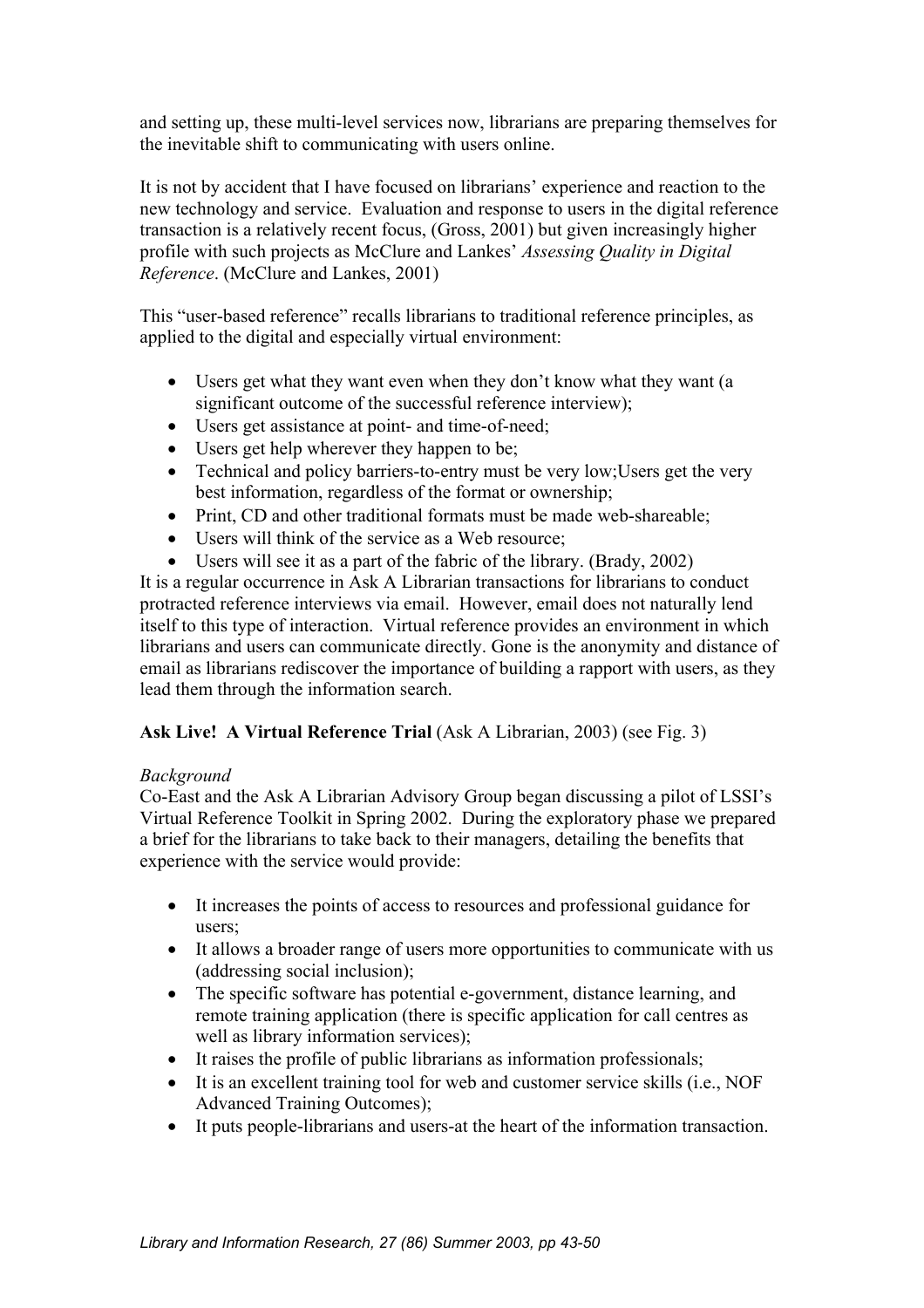As a result of this briefing, an Ask Live! pilot team was assembled, including the following public library authorities: Birmingham; Bradford; Cambridgeshire; Essex; Leeds; Lewisham; Luton; Norfolk; North Yorkshire; Plymouth; Tameside; Wiltshire.

The pilot was initially scheduled to take place between Jan and May, but has since been extended to the end of September 2003. Launching of the service was gradual and in steps: the pilot team peer-trained, then cascaded training or demonstrated to other staff members; librarians from around the country were invited to trial in April; the service was opened up to general users in May. So that librarians could gain confidence and not be overwhelmed (the 'fear factor') we confined the scheduling to hour time slots on Tuesdays and Thursdays. As confidence was built, librarians took on longer timeslots. Also, we are planning to experiment with different hours over the summer; librarians are currently being scheduled for evenings and Saturdays, as well as Tuesdays and Thursdays during the day.

The objectives of the pilot included the following:

- Trial of a new type of service and software;
- Staff and user evaluation:
- Exploring a new service delivery model with the current Ask service;
- Exploring sustainability of the new service.

In addition to achieving the original objectives, there has been two significant outcomes:

- The librarians were not simply trialling software; the pilot itself has enhanced the skill and knowledge base of those involved;
- Depending upon how active each library was in promotion at the local level, the pilot raised the visibility of the library in the local authority.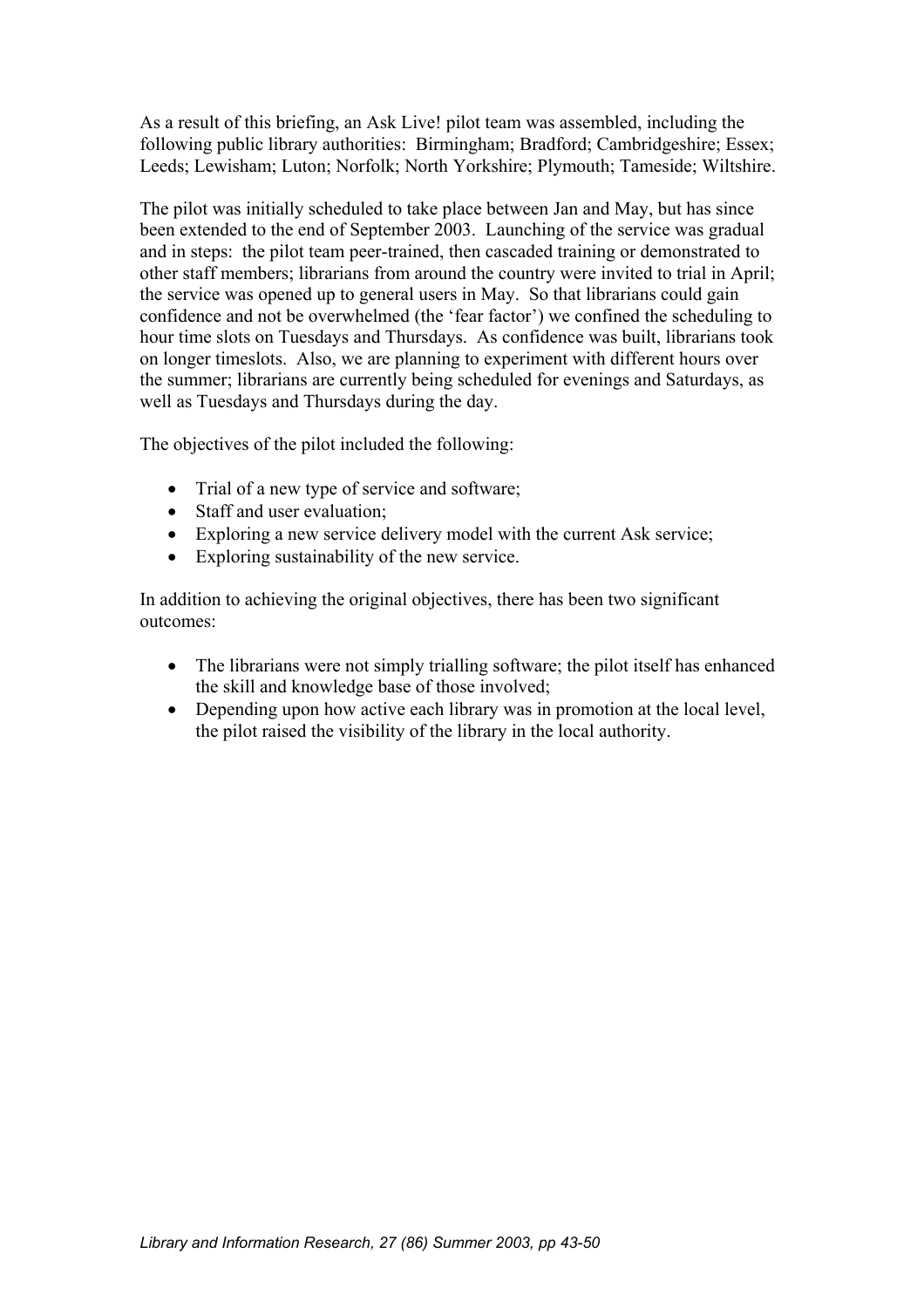| ふBook → → ● ③ ③ ③Search (@Fevorites (@History   23- ④ 図 - 回 回                                                                                                               |                                |                                                                                |                                                 |
|-----------------------------------------------------------------------------------------------------------------------------------------------------------------------------|--------------------------------|--------------------------------------------------------------------------------|-------------------------------------------------|
| Address @] http://vri-web1.kgi.com/wcscgi/CDM.exe.lukask755_COMMAND=CLIST_SUPIbCategory=LKGENREFt                                                                           |                                |                                                                                | 60 <sup>o</sup><br>$\mathbf{v}$                 |
|                                                                                                                                                                             |                                |                                                                                |                                                 |
|                                                                                                                                                                             |                                |                                                                                |                                                 |
|                                                                                                                                                                             |                                |                                                                                |                                                 |
|                                                                                                                                                                             |                                | <b>Bringing the resources</b><br>OF UK plane, Branley<br>In your home deciding |                                                 |
|                                                                                                                                                                             |                                |                                                                                |                                                 |
| bout   tips   sample Q & As   participating libraries   contact us   help   join us                                                                                         |                                |                                                                                |                                                 |
|                                                                                                                                                                             | Ask-A-Librarian "LIVE"         |                                                                                |                                                 |
| is an interactive trial service that has been extended until the end of                                                                                                     |                                |                                                                                | Please enter your name (required):              |
|                                                                                                                                                                             | <b>September 2003</b>          |                                                                                |                                                 |
|                                                                                                                                                                             | being run by the               |                                                                                | Please enter your e-mail address<br>(regained): |
|                                                                                                                                                                             | <b>Ask-A-Librarian service</b> |                                                                                |                                                 |
| <b>Service Availability</b>                                                                                                                                                 |                                |                                                                                | Please enter your Country (repaired):           |
|                                                                                                                                                                             |                                |                                                                                | Please enter your question (repaired)           |
| The table below shows dates and times that this limited service will be available, please keep                                                                              |                                |                                                                                |                                                 |
| checking as these may change during the trial. Unfortunately due to the holidays some<br>weeks are unable to be manned, but we have also extended the hours to include some |                                |                                                                                |                                                 |
| evenings and Saturdays.                                                                                                                                                     |                                |                                                                                |                                                 |
| We would also be grateful if you could spare the time to fill in the questionnaire at the end of<br>your session to help us assess how you the patron views this service.   |                                |                                                                                | To remain an anonymous user check               |
|                                                                                                                                                                             |                                |                                                                                | this base<br>г                                  |
| The table below shows dates and times that this service will be available, please keep                                                                                      |                                |                                                                                | Exit<br>Connect <b>M</b>                        |
| checking as these may change during the trial.                                                                                                                              |                                |                                                                                | Your Library - working for You                  |
| Day and Date to end of July                                                                                                                                                 |                                | Time trial service available                                                   |                                                 |
| Tuesday 1st July                                                                                                                                                            |                                | 10am - 6pm                                                                     |                                                 |
| Thursday 10th July                                                                                                                                                          |                                | 10am - 7pm                                                                     |                                                 |
| Saturday 12th July                                                                                                                                                          |                                | $10$ am - 1pm                                                                  |                                                 |
| Tuesday 22nd July                                                                                                                                                           |                                | 10am - 7pm                                                                     |                                                 |
| Thursday 24th July                                                                                                                                                          |                                | 11am - 7pm                                                                     |                                                 |

## **Fig. 3 Ask Live! User Interface**

#### *Software*

In deciding to go with LSSI's Virtual Reference Toolkit, three factors were crucial:

- Supplier experience with large collaboratives;
- Supplier support for training and problems:
- Range of functionality.

This last factor was perhaps the most important of all. We evaluated other software packages and services, and although cost was an important issue, we approached the pilot from the perspective of experimenting with functionality: the LSSI Virtual Reference Toolkit offered the highest level of functionality allowing us not only to experiment with application in library information services, but also in other local authority services: pilot team librarians demonstrated the Toolkit to e-government officers; call centre managers; as well as training and distance learning managers. Of particular interest was the ability to share and co-browse (escorting users/staff through web searches) web and non-web materials (commercial electronic databases; powerpoint presentations; word and pdf files etc).

In addition, LSSI has provided a potential model for delivering digital information service to ethnic communities. The Spanish Digital Reference Toolkit (LSSI, 2003) does not simply provide an interface in Spanish; Spanish-speaking librarians from around the country (currently, US) staff the service. So, if a library has a Spanishspeaking user-base, but unable to provide an adequate local Spanish digital reference service, it is able to buy into this service for its users. This collaborative digital information service for ethnic communities would certainly be a model worth exploring in the UK: for example, the Co-East public library partnership has identified an urgent requirement for linguistic expertise to aid in building collections and web content and services for the region's ethnic communities. A test bed model could involve mapping Gujurati-speaking library staff around the country (there is also potential for involving international partners as well) for participation in a national service that would add value to local public library services.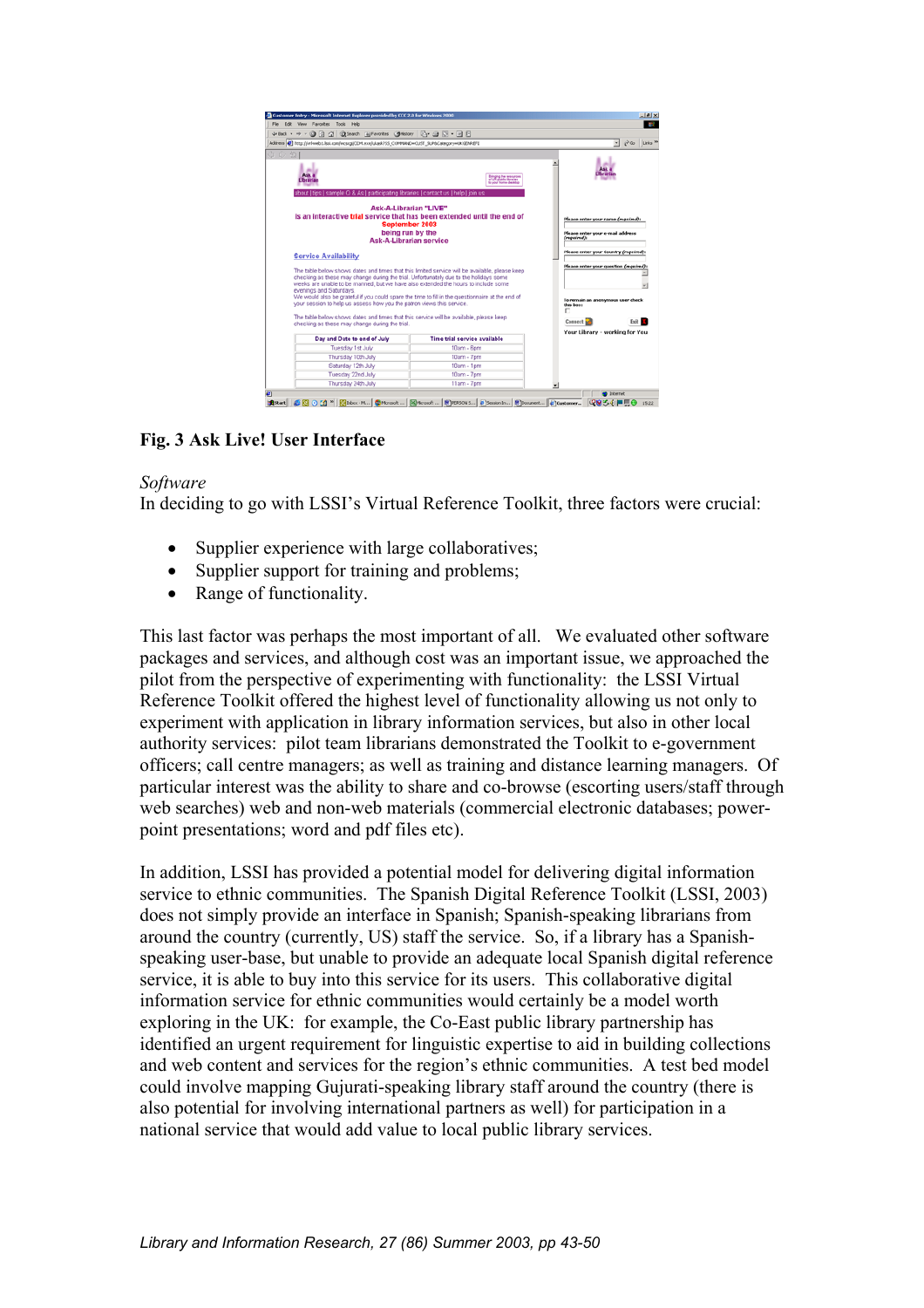Also, LSSI Reference Division's recent acquisition by Tutor.com (Tutor 2003) provides an opportunity for integrating online homework clubs with digital information services.

### *Pilot components*

Various steps in the process of setting up and running the pilot included the following:

- Configuration and setting up user accounts;
- Creating user-interface web page;
- Working with corporate IT partners (to ensure compliance, compatibility etc);
- Remote and on-site training:
- Peer to peer training;
- Trial with users;
- Data collection, including qualitative feedback from exit questionnaire and transaction transcripts. (see Fig. 4)

Arranging training was a particular challenge, especially finding a venue that was central enough as the pilot libraries were so widely spread. In the end, Ask Live! training was hosted by New College Library in Birmingham where staff were also learning to use the ToolKit. In addition, we arranged for remote training with an LSSI trainer for Wiltshire and Plymouth.

Another complication in the start-up stage involved dealing with different authorities' corporate IT partners. The problems occurring with at least two IT departments were not just a function of the specific software, but were indicative of a lack of understanding about the way libraries do business, especially web business and the priority library services were accorded in the authority IT environment.

| Your responses to the following 8 questions will help us to evaluate how we are doing, and to make improvements as necessary. Thanks for<br>1. Have you ever used chat in relation to finding information on the world wide web before?<br>CYes CNo<br>2. If so, what have your experiences been like?<br>C Favourable C Unfavourable<br>3. Would you consider using this kind of service to find information on the web in future?<br>C.Yes C.No.<br>4. Have you ever used the Ask-A-Librarian service before?<br>$C$ $Y_{C2}$ $C$ $N_0$<br>5. Do you prefer to use a web form (standard Ask a Librarian) or a live service (this trial)? Click on the option you most prefer:<br>C Web form C Live service<br>6. During the session, were you provided with all the information you required?<br>OYes ONo<br>7. Can you please rate your overall satisfaction with the session you have just had?<br>Very Satisfied<br>Very Dissatisfied<br>Average<br>$\overline{ }$<br>s<br>x<br>z<br>r<br>r<br>8. Please could you let us know where you are joining us from?<br>CITE COther Please specify<br>9. If you have any additional comments, please tell us what we did well or what we need to improve in the box below: | Ask-A-Librarian Service Survey |  |  |  |  |
|--------------------------------------------------------------------------------------------------------------------------------------------------------------------------------------------------------------------------------------------------------------------------------------------------------------------------------------------------------------------------------------------------------------------------------------------------------------------------------------------------------------------------------------------------------------------------------------------------------------------------------------------------------------------------------------------------------------------------------------------------------------------------------------------------------------------------------------------------------------------------------------------------------------------------------------------------------------------------------------------------------------------------------------------------------------------------------------------------------------------------------------------------------------------------------------------------------------------------|--------------------------------|--|--|--|--|
|                                                                                                                                                                                                                                                                                                                                                                                                                                                                                                                                                                                                                                                                                                                                                                                                                                                                                                                                                                                                                                                                                                                                                                                                                          | your help!                     |  |  |  |  |
|                                                                                                                                                                                                                                                                                                                                                                                                                                                                                                                                                                                                                                                                                                                                                                                                                                                                                                                                                                                                                                                                                                                                                                                                                          |                                |  |  |  |  |
|                                                                                                                                                                                                                                                                                                                                                                                                                                                                                                                                                                                                                                                                                                                                                                                                                                                                                                                                                                                                                                                                                                                                                                                                                          |                                |  |  |  |  |
|                                                                                                                                                                                                                                                                                                                                                                                                                                                                                                                                                                                                                                                                                                                                                                                                                                                                                                                                                                                                                                                                                                                                                                                                                          |                                |  |  |  |  |
|                                                                                                                                                                                                                                                                                                                                                                                                                                                                                                                                                                                                                                                                                                                                                                                                                                                                                                                                                                                                                                                                                                                                                                                                                          |                                |  |  |  |  |
|                                                                                                                                                                                                                                                                                                                                                                                                                                                                                                                                                                                                                                                                                                                                                                                                                                                                                                                                                                                                                                                                                                                                                                                                                          |                                |  |  |  |  |
|                                                                                                                                                                                                                                                                                                                                                                                                                                                                                                                                                                                                                                                                                                                                                                                                                                                                                                                                                                                                                                                                                                                                                                                                                          |                                |  |  |  |  |
|                                                                                                                                                                                                                                                                                                                                                                                                                                                                                                                                                                                                                                                                                                                                                                                                                                                                                                                                                                                                                                                                                                                                                                                                                          |                                |  |  |  |  |
|                                                                                                                                                                                                                                                                                                                                                                                                                                                                                                                                                                                                                                                                                                                                                                                                                                                                                                                                                                                                                                                                                                                                                                                                                          |                                |  |  |  |  |
|                                                                                                                                                                                                                                                                                                                                                                                                                                                                                                                                                                                                                                                                                                                                                                                                                                                                                                                                                                                                                                                                                                                                                                                                                          |                                |  |  |  |  |
|                                                                                                                                                                                                                                                                                                                                                                                                                                                                                                                                                                                                                                                                                                                                                                                                                                                                                                                                                                                                                                                                                                                                                                                                                          |                                |  |  |  |  |
|                                                                                                                                                                                                                                                                                                                                                                                                                                                                                                                                                                                                                                                                                                                                                                                                                                                                                                                                                                                                                                                                                                                                                                                                                          |                                |  |  |  |  |
|                                                                                                                                                                                                                                                                                                                                                                                                                                                                                                                                                                                                                                                                                                                                                                                                                                                                                                                                                                                                                                                                                                                                                                                                                          |                                |  |  |  |  |
|                                                                                                                                                                                                                                                                                                                                                                                                                                                                                                                                                                                                                                                                                                                                                                                                                                                                                                                                                                                                                                                                                                                                                                                                                          |                                |  |  |  |  |
|                                                                                                                                                                                                                                                                                                                                                                                                                                                                                                                                                                                                                                                                                                                                                                                                                                                                                                                                                                                                                                                                                                                                                                                                                          |                                |  |  |  |  |
|                                                                                                                                                                                                                                                                                                                                                                                                                                                                                                                                                                                                                                                                                                                                                                                                                                                                                                                                                                                                                                                                                                                                                                                                                          |                                |  |  |  |  |
|                                                                                                                                                                                                                                                                                                                                                                                                                                                                                                                                                                                                                                                                                                                                                                                                                                                                                                                                                                                                                                                                                                                                                                                                                          |                                |  |  |  |  |
|                                                                                                                                                                                                                                                                                                                                                                                                                                                                                                                                                                                                                                                                                                                                                                                                                                                                                                                                                                                                                                                                                                                                                                                                                          |                                |  |  |  |  |
|                                                                                                                                                                                                                                                                                                                                                                                                                                                                                                                                                                                                                                                                                                                                                                                                                                                                                                                                                                                                                                                                                                                                                                                                                          |                                |  |  |  |  |
|                                                                                                                                                                                                                                                                                                                                                                                                                                                                                                                                                                                                                                                                                                                                                                                                                                                                                                                                                                                                                                                                                                                                                                                                                          |                                |  |  |  |  |
|                                                                                                                                                                                                                                                                                                                                                                                                                                                                                                                                                                                                                                                                                                                                                                                                                                                                                                                                                                                                                                                                                                                                                                                                                          |                                |  |  |  |  |

**Fig. 4 Ask Live! Exit questionnaire** 

# *Preliminary Findings: User Feedback*

As the roll-out to users has been relatively recent (15 days as of the beginning of June), the findings reported here can only be considered preliminary. Librarians have completed 78 transactions; of the 78 (non-librarian) users, 10 filled out the exit questionnaire. The number of transactions is not inconsequential considering the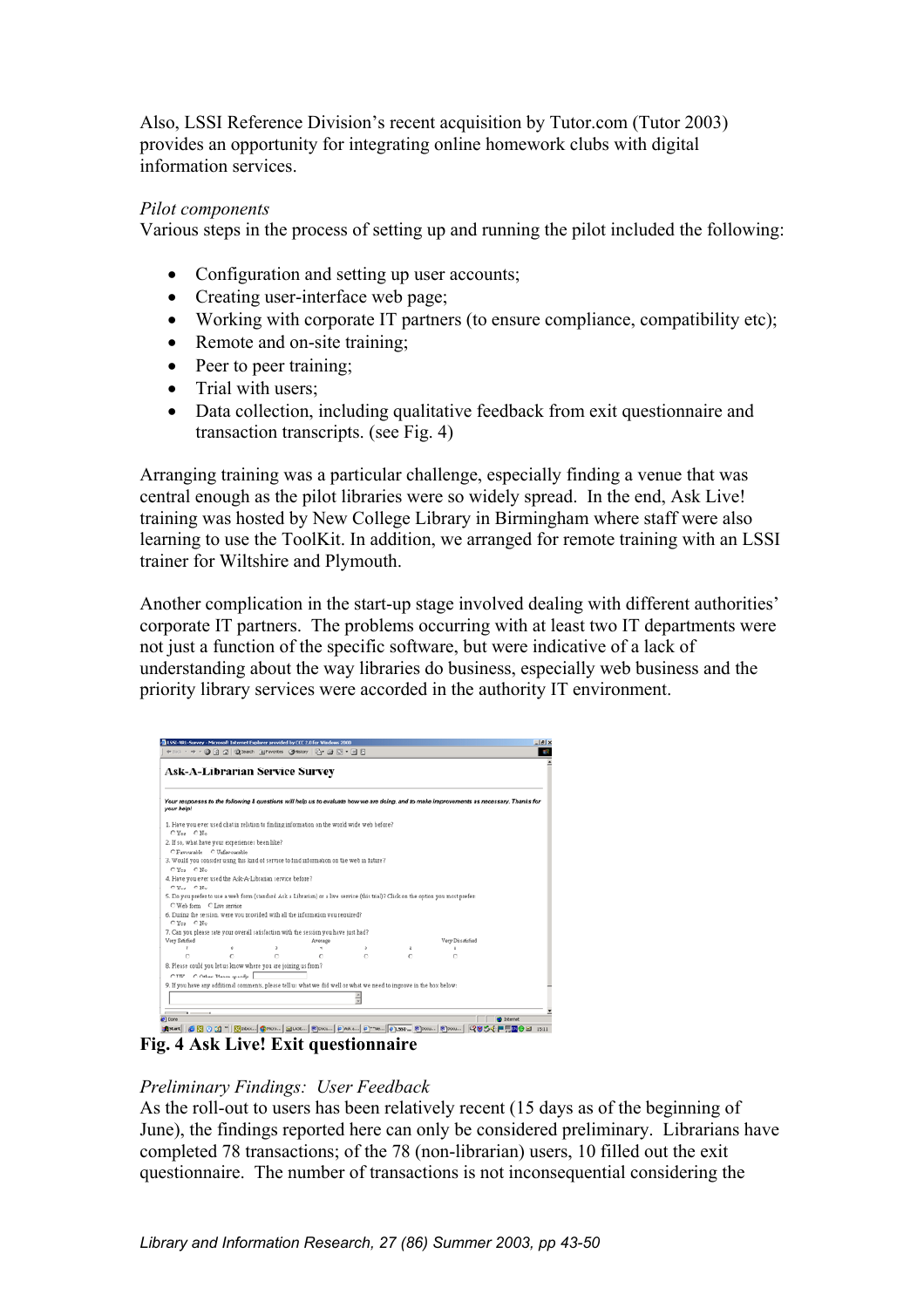limited service days, the choice of either chat or web-form service, and little to no publicity at the local authority level. However, we are planning more promotion for summer and autumn, with flyers and email distribution within the public library authorities.

 Ordinarily, this little data would not allow for definitive conclusions; however, what we have seen thus far certainly reflects findings from other more well-established projects and services, for example those reported by the Open University Library's Librarian On Call. (Payne and Perrot, 2003)

The feedback from the exit questionnaire included the following:

- Of the 78 calls, 75 from UK, 2 were from Iran, (1 from North Poland from Santa Claus!);
- 60% had not used any form of chat prior to this:
- 70% found it a favourable experience;
- 90% would consider using this kind of service to find information on the web in future;
- 60% had previously used the standard Ask-A-Librarian service;
- 60% preferred the live service to the web form;
- 100% were provided with all the information they required.

The following comments come from the questionnaires, as well as from the transcripts of the transactions, valuable qualitative evaluation tools in themselves:

- Excellent service. this being the first time I've used 'live' it was a bit strange seeing the answer to my question appear before me on screen, but great idea and will certainly use in future.
- That's brilliant Thanks great service, hope it continues after the trial period.
- It's a good service one small question does the website meet accessibility criteria for people using access technologies?
- Response time was fairly slow.

There are a number of issues raised that we would examine more closely before committing to the specific software or this type of service. For instance, accessibility would have to be addressed; this is not specific to LSSI, but to most products currently available. There is the option for add-ons to improve accessibility, but these can sometimes be deterrents to use. We are currently discussing with LSSI possible enhancements to the software.

A recurrent problem, noted not just by users but by librarians as well, is the interruption of service and delayed transmission**.** The Open University recorded a comment from one user: "…it would be easier to call up the dead". (Payne and Perrot, 2003) We can match this with one from our own pilot: "It was like watching grass grow!" Again, technical problems are common with this type of software, essentially middleware that can be locally or remotely hosted (while both types of hosting is an option with the ToolKit, we are accessing the service remotely during the pilot). While it is true that the more sophisticated the functionality the more likely the problems, less sophisticated software packages are no proof against them.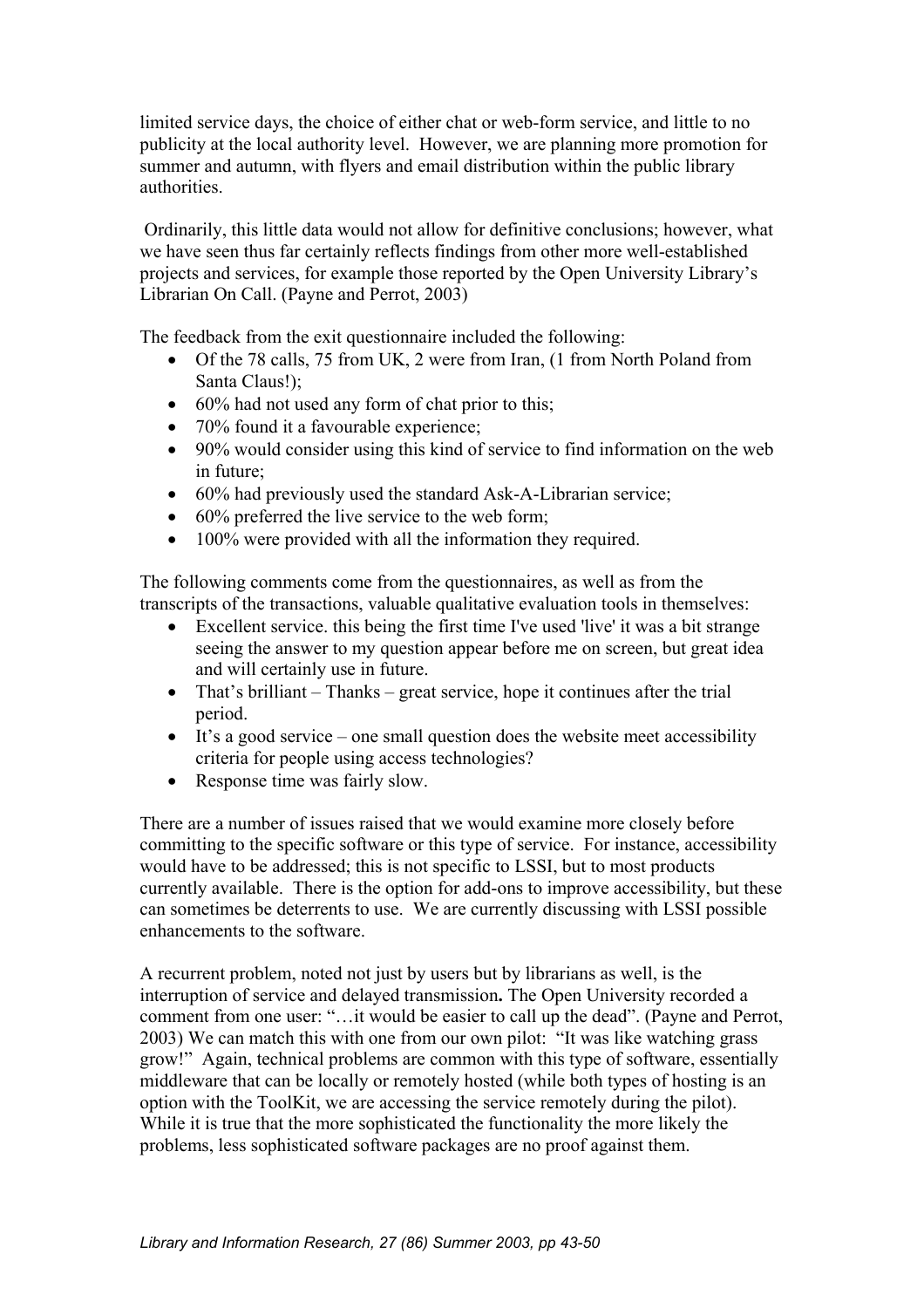Generally, those reporting problems with the technology fell within the 40% of average and below levels of satisfaction. Interestingly, of those 40%, all indicated they had received the required information. This finding is significant, and suggests that the vagaries of the technical environment and more importantly the librarian's (in)ability to operate effectively in that environment leave a lasting impression on the user. If a librarian has control over the transaction and environment and is able to assure the user that despite impediments the information will be found and relayed, the user will have confidence in the service.

Another interesting finding concerned the users' willingness to wait if the information was not readily available. In some instances, usually because of technical problems, the librarians would have to send information to users through email. This finding is consistent with that of the Open University service:

*…while students were appreciative of an immediate answer delivered via Librarians On Call, they did not require an immediate answer to value the service. Students seemed to want immediate contact with the librarian and a quick response of some type, even when the librarian had to conduct further research and send the final answer to the student via email***. (**Payne and Perrot, 2003)

This finding would also call into question the 24/7 model, especially for general users. Relatively few of the questions received via the Ask A Librarian web form service require immediate response (Ask guarantees a 48-hour response time, and in a majority of cases responses are sent well within 12 hours). Users are generally grateful for any response, especially free of charge, and this is born out from Ask A Librarian web form transactions.

## *Librarian feedback*

There was quite a range of feedback from the librarians participating in the project, largely related to trying to launch a collaborative (albeit small) service in gradual stages:

- The initial training was good, and it has been a good opportunity to play with the latest technology. We would not however be interested in using chat at a local level, certainly at the moment.
- Not worried by the lack of demand at this stage, as it is new and there has been no publicity. Also suspect Joe Public does not understand the service yet either.
- If we are able to get proper backing and funding, we could go for some highprofile publicity (in other places other than libraries – radical, I know!) and do the job properly.
- Highlighted the need for a national list of websites, along the lines of BUBL. Even if we don't go down the virtual reference route.
- Remote training although very good couldn't cover everything. More time required to feel confident and hone skills prior to live trial.
- Different reactions/experiences to training and practicing based on local initiative, level of local cascading, and length of trial.
- We'd be glad to take part in the Ask service 'Live' if funding can be arranged.

Regarding uptake and promotion, the visibility of the product within the authority has been dependant on local initiative. Despite promotional activity, other services have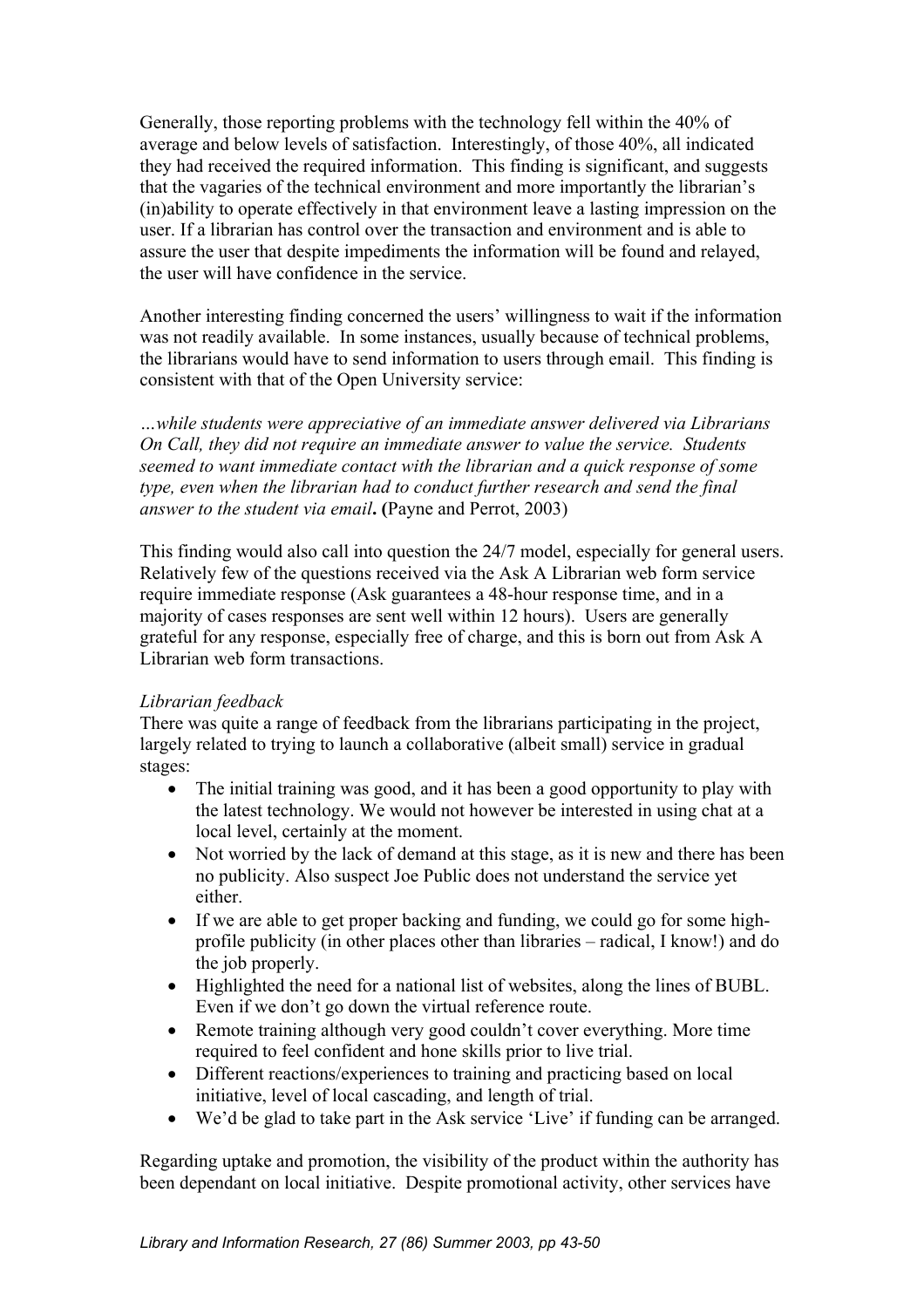reported a slow uptake of virtual reference, and as previously noted statistics from the US illustrate that traditional services have yet to be supplanted. To some extent, the "fear" felt by librarians often extends to users: on their first try some users would "hang up", expressing surprise that someone actually responded or that "it really worked". And, of course, the telephone is still the quicker, more widely available and inclusive technology. As pointed out by one of our librarians, although she could see the value of the service and would certainly wish to continue on a collaborative basis, it would be difficult to justify the expense on the local level based on uptake. This is generally the reasoning offered by libraries participating in other collaborative services.

#### **Ask Live! The Future**

As pointed out in the Librarian Feedback section above, future funding for the entire service remains an issue. The service has been supported by a residual grant from EARL prior to its ceasing operation, and most recently from Resource. Co-East and the Ask Advisory are currently exploring options for sustainability, which will include supporting an integrated web form/virtual reference service.

The librarians are unanimous in the benefits of the pilot and the desire to continue with the service. In addition, other Ask libraries have expressed an interest in participating. This interest was very much in evidence at a Co-East sponsored event in early June, *Bridging the Divide,* attended by over 40 libraries, Resource, NHS librarians, and LSSI, to report on the preliminary findings and the future of the service. The popularity of the Ask service, the increased access offered by the virtual reference component, and the international recognition of one of the original collaborative services combine to provide an excellent model of the value to users, librarians, and public library authorities that collaborative information service can offer.

#### **References**

Ask A Librarian: Ask Live! (2003) Web page. URL: [http://www.ask-a](http://www.ask-a-librarian/Patron)[librarian/Patron](http://www.ask-a-librarian/Patron).

Berube, L. (2003) Digital Reference Overview. URL: <http://www.ukoln.ac.uk/public/nsptg/virtual/>

Brady, A. (2002) *User-Centered Virtual Reference (*Source: Harriet Shalat, Supervising Librarian, Telephone Reference Service, Director, Ask Librarians Online), the IFLA Section on Reference Work, IFLA Glasgow.

Department of Media, Culture and Sport (2003) *Framework for the Future: Libraries, Learning and Information in the Next Decade*. URL: [http://www.culture.gov.uk/global/publications/archive\\_2003/framework\\_future.htm](http://www.culture.gov.uk/global/publications/archive_2003/framework_future.htm) See also [http://www.resource.gov.uk/action/framework/framework.asp.](http://www.resource.gov.uk/action/framework/framework.asp)